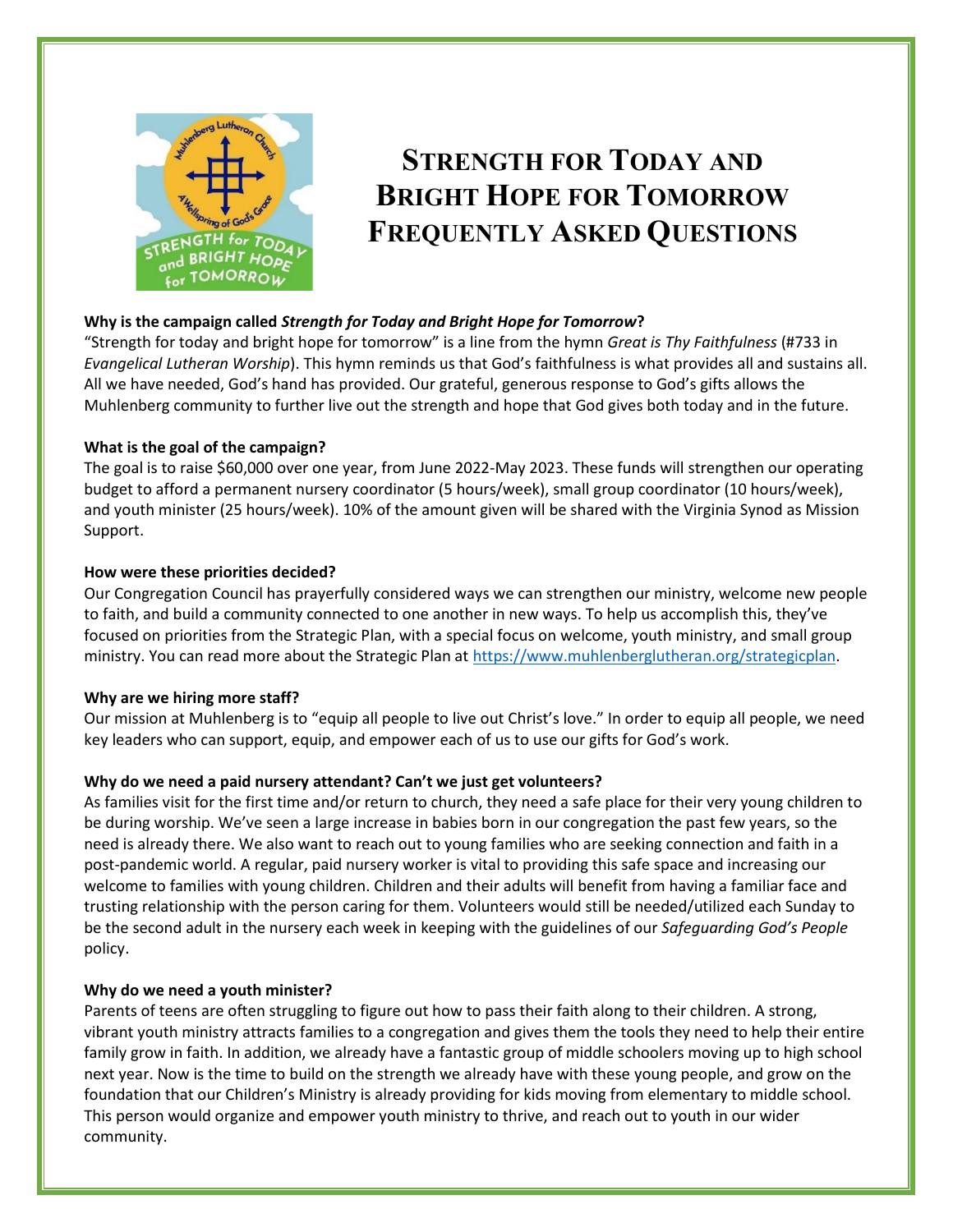#### **Why do we need a small group coordinator?**

When new people visit a large congregation, they need a way to get connected on a personal level. Small groups can provide this opportunity. We've got the people who can provide content for small group gatherings (both pastors and lay leaders) but we need someone who can take care of scheduling, coordinating, and encouraging these groups to happen. A dedicated individual spending 5-10 hours a week on these tasks will empower the people of Muhlenberg to find ways to lead and be involved in small groups. A special focus, especially at the beginning of this person's tenure, will be on growing groups and connections for older adults (for example, reviving the *Go-Go Group*, for members 55+).

#### **How will the funds be spent?**

A rough estimate is: \$36,000 Youth Ministry \$12,000 Small Group Ministry \$6,000 Nursery \$6,000 Mission Support to VA Synod

## **How will we pay for these positions after the campaign is over?**

These positions will be incorporated into our annual Ministry Spending Plan. This campaign will help us jump start these ministries, but we anticipate that gifts to our general operating fund will be able to sustain these positions going forward.

# **What's the Challenge Gift?**

A generous donor has offered an additional \$10,000 towards this appeal. When 40 commitments toward this campaign are received, we'll receive \$5,000; when an additional 40 commitments are received (for a total of 80) we'll unlock an additional \$5,000. A commitment of any amount will help us reach our goal!

## **How do I decide how much to give?**

One way is through determining the percentage of income that you are currently giving to the church, and deciding how much you'd like to see that percentage grow through this campaign. For example, if you're currently giving 4% of your total income, you may decide to give an additional 1% towards this campaign, for a total of 5%.

Another option is to use the chart below to see the number of gifts needed at certain levels in order for us to reach our goal. Consider where you might fit into this chart.

| <b>Number of</b><br><b>Gifts</b> | <b>Value of Gift</b> | <b>Running Total</b> |
|----------------------------------|----------------------|----------------------|
| $\mathbf{1}$                     | \$10,000             | \$10,000             |
| $\mathbf{1}$                     | \$5,000              | \$15,000             |
| $\overline{2}$                   | \$3,000              | \$21,000             |
| 5                                | \$1,200              | \$27,000             |
| 12                               | \$900                | \$37,800             |
| 22                               | \$600                | \$51,000             |
| 23                               | \$300                | \$57,900             |
| 14                               | \$150                | \$60,000             |